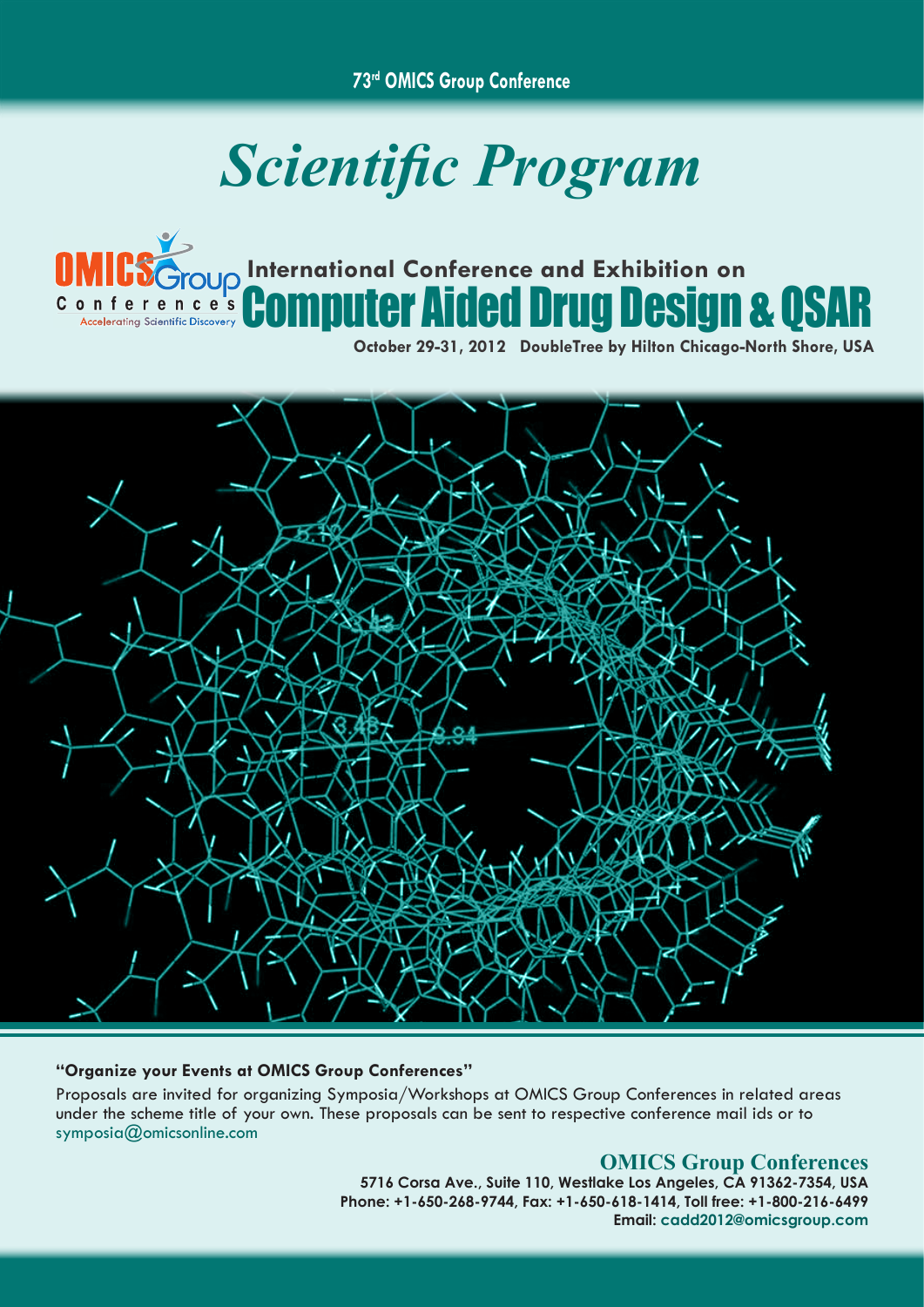|                                                                                                                                                                                                                             | 18:00-19:00 Registrations                                                                                                    |             | October 28, 2012                                                                                                                                                                                                                                           |  |
|-----------------------------------------------------------------------------------------------------------------------------------------------------------------------------------------------------------------------------|------------------------------------------------------------------------------------------------------------------------------|-------------|------------------------------------------------------------------------------------------------------------------------------------------------------------------------------------------------------------------------------------------------------------|--|
|                                                                                                                                                                                                                             |                                                                                                                              | Day 1       | October 29, 2012                                                                                                                                                                                                                                           |  |
| 08:00-08:30<br><b>Breakfast</b><br>09:00-10:00 Registrations                                                                                                                                                                |                                                                                                                              |             |                                                                                                                                                                                                                                                            |  |
| <b>Breakout 1</b>                                                                                                                                                                                                           |                                                                                                                              |             |                                                                                                                                                                                                                                                            |  |
|                                                                                                                                                                                                                             | Conferences<br><b>Accelerating Scientific Discovery</b>                                                                      | 10:00-10:20 | <b>Opening Ceremony</b>                                                                                                                                                                                                                                    |  |
| <b>Keynote Forum</b>                                                                                                                                                                                                        |                                                                                                                              |             |                                                                                                                                                                                                                                                            |  |
| 10:20-10:25 Introduction<br>10:25-10:50 Giulio Tarro<br><b>Temple University, USA</b><br>10:50-11:15 Ronan Bureau<br>University of Caen Basse-Normandie, France                                                             |                                                                                                                              |             |                                                                                                                                                                                                                                                            |  |
|                                                                                                                                                                                                                             |                                                                                                                              |             | <b>Coffee Break 11:15-11:30</b>                                                                                                                                                                                                                            |  |
| 11:30-11:55 Li Xing<br>Pfizer, USA                                                                                                                                                                                          |                                                                                                                              |             |                                                                                                                                                                                                                                                            |  |
| <b>Track 2: Rational Drug Design</b><br><b>Track 3: Drug Development</b><br><b>Track 4: Structure Prediction</b><br><b>Track 5: Systems Biology</b><br><b>Track 6: Computational Biology</b><br><b>Session Introduction</b> |                                                                                                                              |             |                                                                                                                                                                                                                                                            |  |
|                                                                                                                                                                                                                             |                                                                                                                              |             | Title: Recent technological advancements in ligand-based and structure-based modeling: BCL: Cheminfo                                                                                                                                                       |  |
|                                                                                                                                                                                                                             | 11:55-12:15 and rosetta ligand                                                                                               |             | Edward W. Lowe Jr., Vanderbilt University Center for Structural Biology, USA                                                                                                                                                                               |  |
| 12:15-12:35                                                                                                                                                                                                                 | Title: Specificity of heparin/heparan sulfate binding to proteins                                                            |             |                                                                                                                                                                                                                                                            |  |
| 12:35-12:55                                                                                                                                                                                                                 | Umesh R. Desai, Virginia Commonwealth University, USA<br>Li Xing, Pfizer, USA                                                |             | Title: Discovery of potent, selective and efficacious p38 MAPK inhibitor as clinical drug candidate                                                                                                                                                        |  |
|                                                                                                                                                                                                                             |                                                                                                                              |             | Lunch Break 12:55-13:55                                                                                                                                                                                                                                    |  |
| 13:55-14:15                                                                                                                                                                                                                 | Sookhee Ha, Merck Research Laboratories, Canada                                                                              |             | Title: QSAR model building and analysis of ADME properties: Understanding P-glycoprotein activity                                                                                                                                                          |  |
| 14:15-14:35                                                                                                                                                                                                                 |                                                                                                                              |             | Title: Computer-aided design of inhibitors of DNA methyltransferases<br>Jose L. Medina-Franco, Torrey Pines Institute for Molecular Studies, USA<br>Title: Chemoinformatic strategies in the design of new linezolid-like 1,2,4-oxadiazoles active against |  |
|                                                                                                                                                                                                                             | 14:35-14:55 multidrug resistant Gram-positive pathogens.<br>Cosimo G. Fortuna, Università di Catania, Italy                  |             |                                                                                                                                                                                                                                                            |  |
|                                                                                                                                                                                                                             |                                                                                                                              |             | Coffee Break 14:55-15:10                                                                                                                                                                                                                                   |  |
| 15:10-15:30                                                                                                                                                                                                                 | Wei Deng (David), ChemAxon, USA                                                                                              |             | Title: Screen 3D: A ligand-based 3D similarity search without conformational sampling<br>Title: Pharmacophores vs emerging fragments: Implications in the comprehension of polypharmacological                                                             |  |
|                                                                                                                                                                                                                             | 15:30-15:50 and toxicological properties of chemical derivatives<br>Ronan Bureau, University of Caen Basse-Normandie, France |             |                                                                                                                                                                                                                                                            |  |
| 15:50-16:10                                                                                                                                                                                                                 | Title: Kinome-wide activity models from diverse high-quality datasets<br>Steven M. Muskal, Eidogen-Sertanty Inc., USA        |             |                                                                                                                                                                                                                                                            |  |
| 16:10-16:30                                                                                                                                                                                                                 | <b>Panel Discussion</b>                                                                                                      |             |                                                                                                                                                                                                                                                            |  |
| 18:00-19:00                                                                                                                                                                                                                 | <b>Cocktails: Sponsored by Drug Designing: Open Access</b>                                                                   |             |                                                                                                                                                                                                                                                            |  |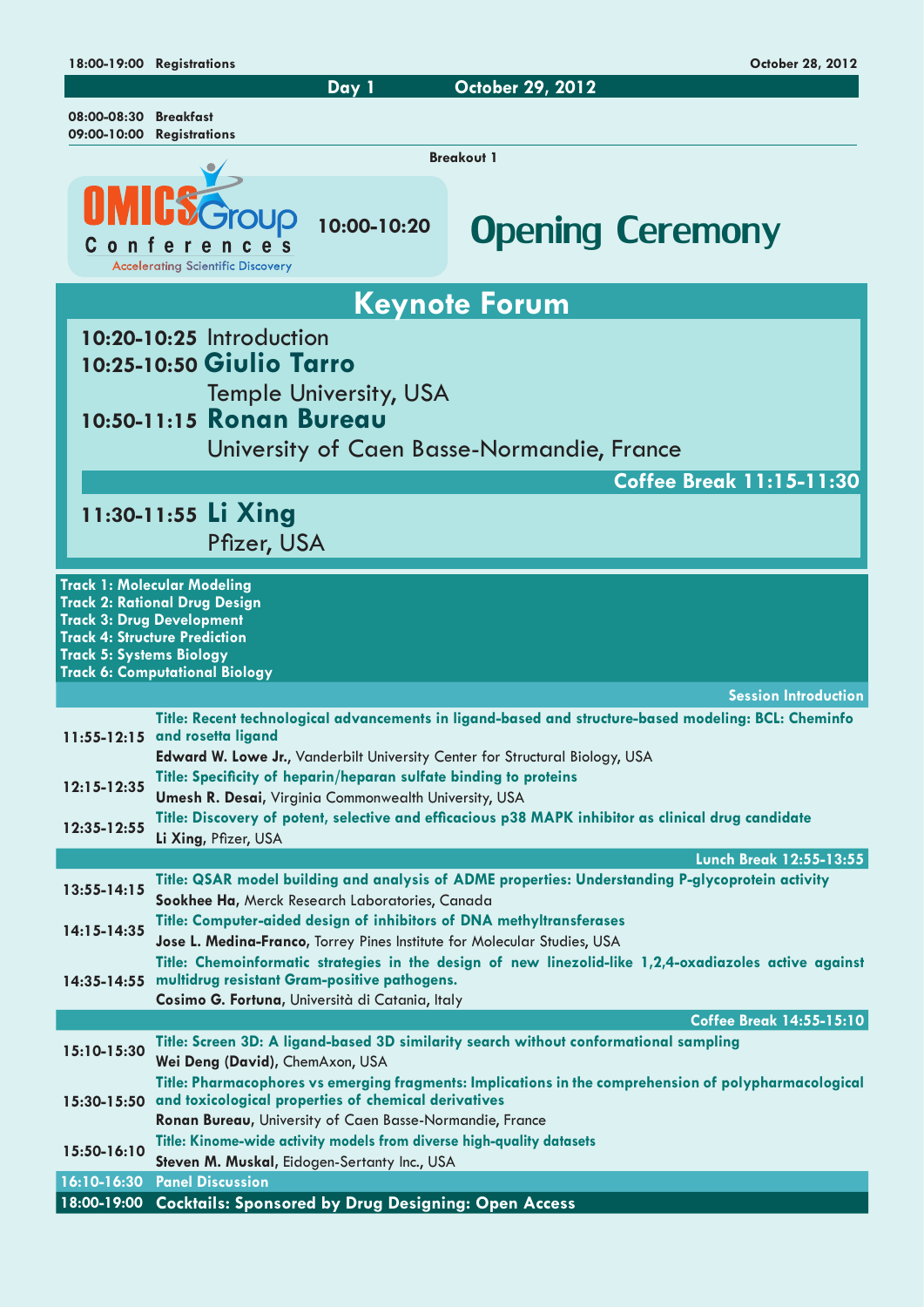|                                   | Day 2<br>October 30, 2012                                                                                                                                                                                               |  |  |  |
|-----------------------------------|-------------------------------------------------------------------------------------------------------------------------------------------------------------------------------------------------------------------------|--|--|--|
| <b>Breakout 1</b>                 |                                                                                                                                                                                                                         |  |  |  |
| <b>Track 8: Sequence Analysis</b> | <b>Track 7: Structural Bioinformatics</b><br><b>Track 9: Data Mining &amp; Data Analysis</b>                                                                                                                            |  |  |  |
|                                   | <b>Session Introduction</b>                                                                                                                                                                                             |  |  |  |
| 10:00-10:20                       | Title: Extract chemical information from patents using chemicalize and D2S (Document to Structure)<br>Wei Deng (David), ChemAxon, USA                                                                                   |  |  |  |
| 10:20-10:40                       | Title: Identifying neuraminidase residues likely to mutate with molecular mechanics free energy<br>Kelly M. Thayer, University of Massachusetts Medical School, USA                                                     |  |  |  |
| 10:40-11:00                       | Title: Chemical targeting of protein methyltransferases<br>Matthieu Schapira, University of Toronto, Canada                                                                                                             |  |  |  |
|                                   | <b>Coffee Break 11:00-11:15</b>                                                                                                                                                                                         |  |  |  |
| $11:15 - 11:35$                   | Title: A simple additive non-parametric regression method and its application to QSAR<br>Tatsuya Takagi, Osaka University, Japan                                                                                        |  |  |  |
|                                   | Title: Tumor Liberated Protein (TLP) and human corine in lung cancer cells: Homology or different isoforms in the<br>11:35-11:55 sequence at the cytoplasmic surface<br>Giulio Tarro, Temple University, USA            |  |  |  |
| $11:55-12:15$                     | Title: Screening for novel anti-dengue virus NS3/NS2B inhibitor<br>Norihito Kawashita, Osaka University, Japan                                                                                                          |  |  |  |
| 12:15-12:35                       | Title: Advanced pharmacophores for accurate virtual screening and identification of opioid lead compounds<br>Sharon D. Bryant, Inte:Ligand GmbH, Austria                                                                |  |  |  |
|                                   | Lunch Break 12:35-13:35                                                                                                                                                                                                 |  |  |  |
|                                   | Title: Human papilloma virus 16 E6 protein as a target for curcuminoids, curcumin conjugates and congeners for<br>13:35-13:55 chemoprevention of oral and cervical cancers<br>Ajay Kumar Singh, Amity University, India |  |  |  |
| $13:55 - 14:15$                   | Title: Fuzzy neural network and fuzzy ARTMAP analyses of the affinity of inhibitors for HIV-1 protease<br>Levente Fabry-Asztalos, Central Washington University, USA                                                    |  |  |  |
|                                   | 14:15-14:35 Panel Discussion                                                                                                                                                                                            |  |  |  |
|                                   | 14:35-16:05 Poster Presentations                                                                                                                                                                                        |  |  |  |
| 18:00-19:00                       | <b>Cocktails: Sponsored by Journal of Data Mining in Genomics and Proteomics</b>                                                                                                                                        |  |  |  |

## Bookmark your dates



**2nd International Conference and Exhibition on** In Silico & QSAR

**September 4-6, 2013 Orlando-FL, USA**



**OMICS Group Inc.** 2360 Corporate Circle, Suite 400 Henderson, NV 89074-7722, USA Ph: +1-888-843-8169 Fax: +1-650-618-1417 omicsonline@omicsonline.com

**OMICS Publishing Group**<br>
5716 Corsa Ave., Suite 110, Westlake<br>
Los Angeles, CA 91362-7354, USA<br>
Ph: +1-650-268-9744<br>
Fax: +1-650-618-1414 omicsonline@omicsonline.org

**OMICS Group<br>
1-90/1, Plot No. 20, Kavuri Hills<br>
Madhapur - HITEC City<br>
Hyderabad, A P, INDIA - 500 081<br>
Ph: 040-40206068, 40131823** omicsgroup@omicsgroup.org

**Toll free USA & Canada:** 1-800-216-6499 **Australia:** 1-800-651-097 **Europe:** 0805-080048